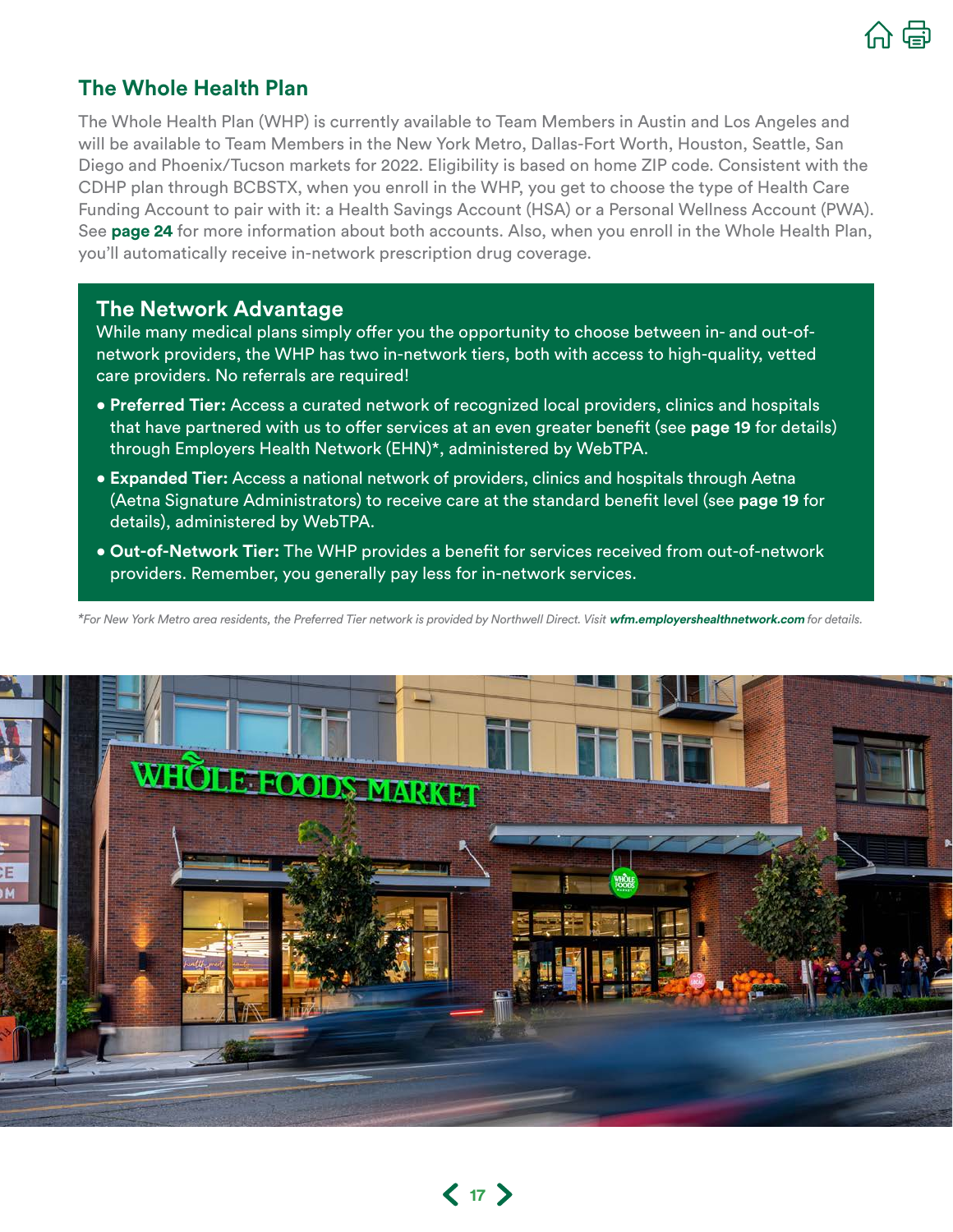

### **The Core of Care**

With the WHP, you have easy access to the caring and nurturing relationships you want without losing the convenience of technology designed to simplify and facilitate services and care when you need it. From Health Resource Coordinators (HRCs) and Health Coaches who work closely as an integrated team with Preferred Providers, specialists and hospitals to align your health and wellness goals, to virtual urgent care, virtual behavioral health and virtual musculoskeletal support in your moment of need and everything in between, you are surrounded by a team of professionals committed to empowering you throughout your healthcare journey.

The WHP's focus on the Core of Care enables you to receive zero cost\* primary care with local, brandrecognized health systems and **Amazon Care** virtual care when you elect the PWA. All members have free access to concierge-level service with an HRC. See **[page 1](#page-2-0)9** for more details.

### **Making the Most of the Whole Health Plan: Know Your Care Team**

The WHP is designed around your Core of Care, a personal healthcare experience for the whole you. This team-based approach is built on two key relationships and three value pillars:

### **Relationships:**

- Your relationship with your Primary Care Provider (PCP)
- Your relationship with your Health Resource Coordinator (HRC)

### **Value Pillars:**

- **Care:** The WHP facilitates convenient access to care and available time for meaningful connections through intentional partnerships with local healthcare systems and provider partners while still valuing choice.
- **Cost:** The WHP enables you to minimize your healthcare expenses through a tiered network approach and multiple options for common care needs at little to no cost when you elect the PWA.\*
- **Coordination:** The WHP provides free access to an HRC, your link and single point of contact between all healthcare touchpoints both internally (Team Member Services) and externally (plan administrators and providers) — from benefit plan details to doctor visits to WFM health coaching and more! Activate this relationship by calling **888-629-3186** or emailing **[whole.health.care.team@wholefoods.com](mailto:whole.health.care.team%40wholefoods.com?subject=)**.

For more information on health system partnerships in your area, please visit **[wfm.employershealthnetwork.com](http://wfm.employershealthnetwork.com)**.

*\*If you elect the HSA, this care is subject to the Preferred Tier deductible.* 

#### **Core Partners:**

• **Virtual and In-Person Health Care Access through Amazon Care** 

Amazon Care offers live, virtual urgent, primary and family care services seven days a week, 365 days a year. Whole Health Plan members with PWA receive **zero-cost** virtual services; HSA members may be subject to deductible for some services. Chat with a Care Team clinician through **Care Chat**, Amazon Care's mobile chat service—**zero-cost** for all Whole Health Plan members. In-Person Care by a Mobile Care nurse at your home or work is also available in select markets\*, with clinicians providing in-person follow-up care for labs, tests, and treatment! In-person care is free for PWA members; HSA members may be subject to deductible.

Visit **[www.amazon.care](http://www.amazon.care)** for more information or download the app at amazon.care/download to start a visit.

*\* For a list of participating home care markets, visit*  **[wfm.employershealthnetwork.com](http://wfm.employershealthnetwork.com)** 

• **Virtual Behavioral/Mental Healthcare through Spring Health**

Mental health is an important part of your overall health. As a WHP member, you can easily access mental healthcare that is online, convenient, and always confidential. Activate your benefit today by visiting **wfm.springhealth.com** and downloading the mobile app.

• **Virtual Musculoskeletal Care through Hinge** The WHP is partnering with Hinge Health to help you conquer back and joint pain, recover from injuries, prepare for surgery, and stay healthy and pain-free. Their programs pair wearable sensor-guided exercise therapy with a clinical care team including PTs, health coaches and physicians. Download the mobile app and visit **[www.hingehealth.com/wholefoods21](http://www.hingehealth.com/wholefoods21)** for more information.

**18**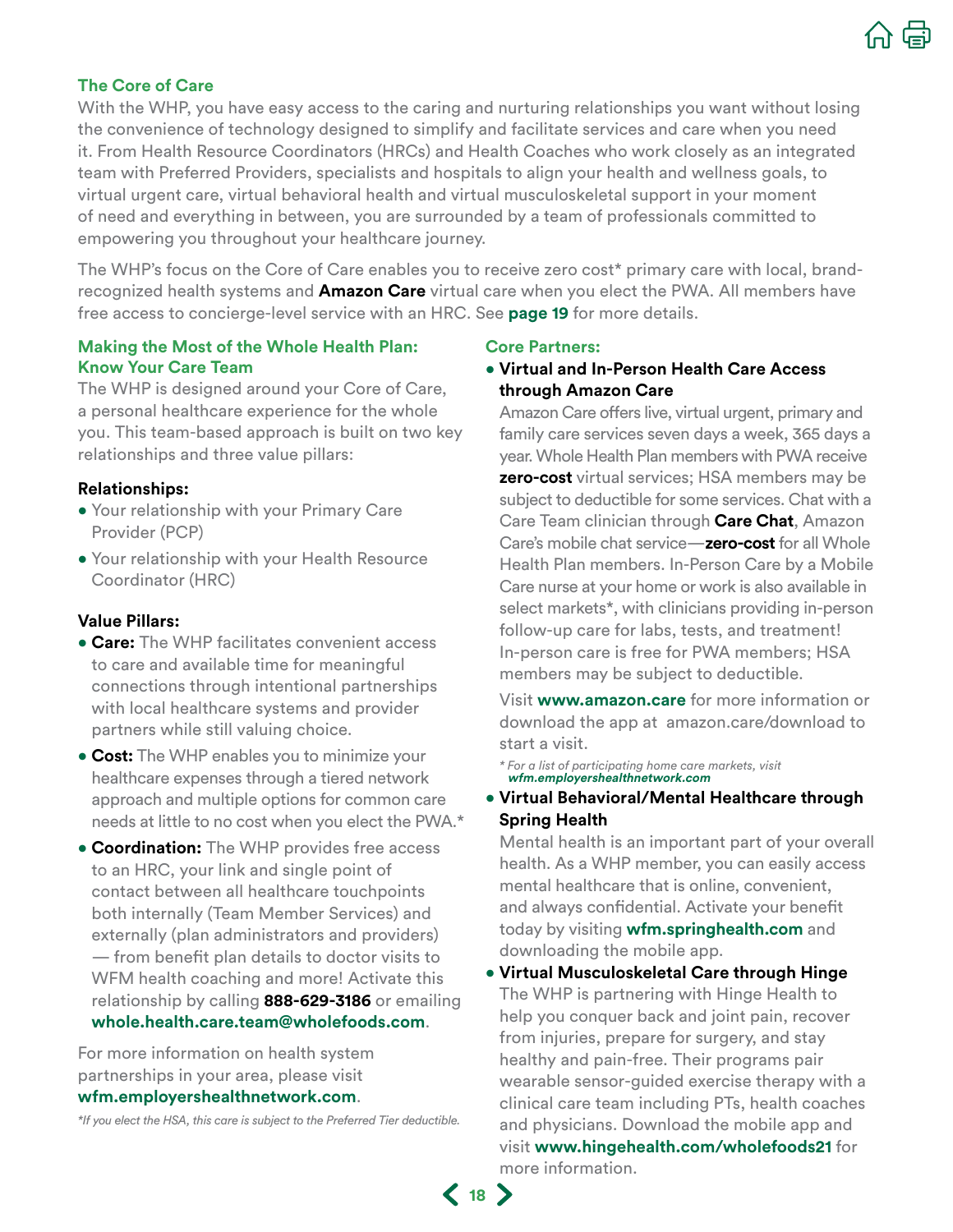

### <span id="page-2-0"></span>**How the Whole Health Plan Pays for Benefits**

Review the medical plan details and how the plan covers benefits depending on which network provider you use in the table below. Keep in mind that if you choose the HSA, the deductible must be met before the plan begins to pay benefits for most services. With the PWA, the annual deductible will not apply to certain services (as shown below).

|                                                                            | <b>Preferred Medical</b><br>and Wellness<br>Providers* | Whole Health Plan with HSA or PWA           |                                  |                         |  |  |
|----------------------------------------------------------------------------|--------------------------------------------------------|---------------------------------------------|----------------------------------|-------------------------|--|--|
| <b>Plan Feature</b>                                                        |                                                        | <b>In-Network</b>                           |                                  |                         |  |  |
|                                                                            |                                                        | <b>Preferred Tier</b>                       | <b>Expanded Tier</b>             | <b>Out-of-Network</b>   |  |  |
| <b>HSA or PWA</b><br><b>Funding</b>                                        | \$1,300 Individual / \$1,800 Family                    |                                             |                                  |                         |  |  |
| <b>Annual Deductible</b><br>• Individual<br>• Family                       | \$0 (PWA only)                                         | \$1,875<br>\$2,800 (HSA) /<br>\$2,125 (PWA) | \$3,750<br>\$5,250               | \$7,500<br>\$10,500     |  |  |
| <b>Out-of-Pocket</b><br><b>Maximum</b><br>· Individual<br>$\bullet$ Family | \$0 (PWA only)                                         | \$3,325<br>\$6,650                          | \$6,650<br>\$13,300              | \$13,300<br>\$26,200    |  |  |
|                                                                            | <b>You Pay</b>                                         |                                             |                                  |                         |  |  |
| <b>Preventive Care</b>                                                     | \$0, not subject to<br>deductible                      | \$0, not subject to<br>deductible           | \$0 not subject to<br>deductible | 60% after<br>deductible |  |  |
| <b>Office Visits</b><br>(PCP/Specialist)                                   | <b>PCP: \$0</b><br>(PWA only)**<br>Specialist: N/A     | 25% after deductible                        | 25% after deductible             | 60% after<br>deductible |  |  |
| <b>Urgent Care</b><br>Visits***                                            | 25%**                                                  | 25% after deductible                        | 25% after deductible             | 60% after<br>deductible |  |  |
| <b>Lab Services</b><br>(X-ray, blood work)                                 | 25%**                                                  | 25% after deductible                        | 25% after deductible             | 60% after<br>deductible |  |  |
| <b>Inpatient Hospital</b><br><b>Services</b>                               | N/A                                                    | 25% after deductible                        | 25% after deductible             | 60% after<br>deductible |  |  |
| <b>Outpatient Hospital</b><br><b>Services</b>                              | N/A                                                    | 25% after deductible                        | 25% after deductible             | 60% after<br>deductible |  |  |
| <b>Emergency Room</b><br>Care                                              | N/A                                                    | 25% after deductible                        | 25% after deductible             | 25% after deductible    |  |  |

*\*To learn more about preferred medical and wellness providers, including the Austin Medical and Wellness Center, visit*  **[wfm.employershealthnetwork.com](http://wfm.employershealthnetwork.com)***.*

*\*\*If you elect the HSA, this care is subject to the Preferred Tier deductible. If you elect the PWA, this care is not subject to the deductible. \*\*\*PWA members have access to virtual primary and urgent care through Amazon Care at no cost; HSA members may be subject to the deductible. Download the Amazon Care app through the App Store or Google play, or visit* **[amazon.care](http://amazon.care)** *for more details.*

**19**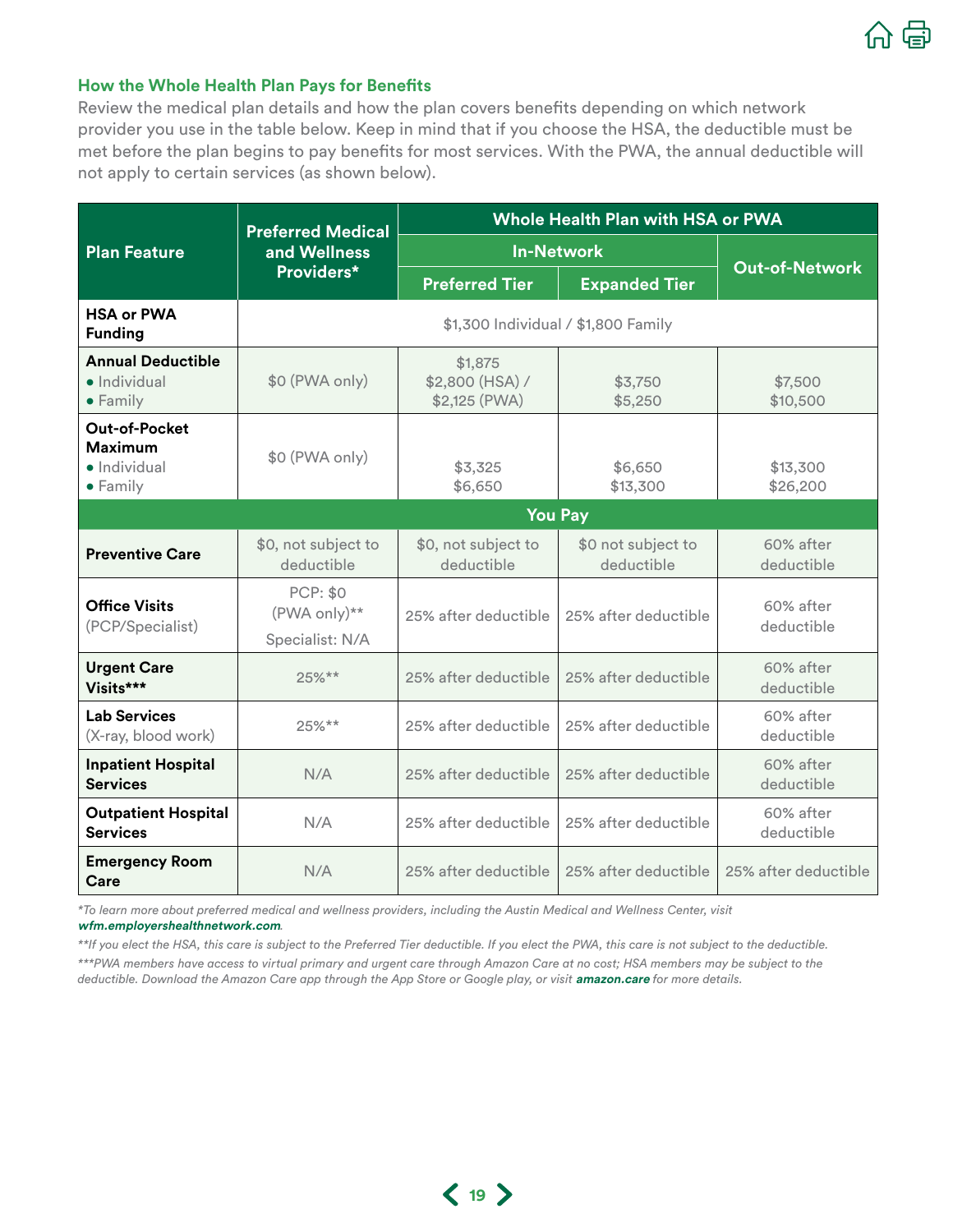

# **Prescription Drug**

When you enroll in a Whole Health Plan, you automatically receive in-network prescription drug coverage through Southern Scripts. Expanded Benefits are available to Team Members who are established patients with WFM preferred medical and wellness providers, including the Austin Medical and Wellness Center. **Note that there is no coverage when seeking prescriptions from out-of-network pharmacies**. See the in-network benefits table below.

| <b>Type of Drug</b>                   | <b>Standard Benefit</b>                                                           |               | <b>Expanded Benefit*</b>                                                                                       |                                                                        |                                                            |                                                                        |
|---------------------------------------|-----------------------------------------------------------------------------------|---------------|----------------------------------------------------------------------------------------------------------------|------------------------------------------------------------------------|------------------------------------------------------------|------------------------------------------------------------------------|
|                                       | 30-Day                                                                            | 90-Day        | <b>30-Day Supply</b>                                                                                           |                                                                        | 90-Day Supply                                              |                                                                        |
|                                       | <b>Supply</b>                                                                     | <b>Supply</b> | <b>HSA</b>                                                                                                     | <b>PWA</b>                                                             | <b>HSA</b>                                                 | <b>PWA</b>                                                             |
| <b>Preventive:</b><br>Standard**      | \$0, not subject to<br>deductible                                                 |               | \$0, not subject to deductible                                                                                 |                                                                        |                                                            |                                                                        |
| <b>Preventive:</b><br><b>Expanded</b> | Cost-sharing percentages<br>applicable as per below, not<br>subject to deductible |               | \$0 for generics; \$25 max for preferred brand;<br>non-preferred brand not included, not subject to deductible |                                                                        |                                                            |                                                                        |
| Generic                               | 10% after deductible                                                              |               | 10% with \$2<br>$min$ and \$25<br>max, after<br>deductible                                                     | 10% with \$2<br>$min$ and \$25<br>max, not<br>subject to<br>deductible | 10% with \$6<br>$min$ and \$75<br>max, after<br>deductible | 10% with \$6<br>$min$ and \$75<br>max, not<br>subject to<br>deductible |
| <b>Preferred Brand</b>                | 25% after deductible                                                              |               | 25% with<br>\$50 max,<br>after<br>deductible                                                                   | 25% with<br>\$50 max.<br>after<br>deductible                           | 25% with<br>\$150 max.<br>after<br>deductible              | 25% with<br>\$150 max,<br>after<br>deductible                          |
| Non-Preferred<br><b>Brand</b>         | 50% after deductible                                                              |               | 50% after<br>deductible                                                                                        | 50% after<br>deductible                                                | 50% after<br>deductible                                    | 50% after<br>deductible                                                |
| <b>Specialty Drugs</b>                | 50% after<br>deductible                                                           | N/A           | 50% after<br>deductible                                                                                        | 50% after<br>deductible                                                |                                                            | N/A                                                                    |

*\*Expanded benefit offered to established patients of the WFM preferred medical and wellness providers, including the Austin Medical and Wellness Center. \*\*If included on the ACA Drug List, available for view at* **[wfm.employershealthnetwork.com](http://wfm.employershealthnetwork.com)***.*

**Note:** Certain preventive prescription drugs are available at the applicable coinsurance only, the deductible does not apply. Visit **[wfm.employershealthnetwork.com](http://wfm.employershealthnetwork.com)** to review the preventive drug list.

## **Filling Your Prescription**

You can either fill a 30-day prescription or a 90-day prescription. See the table below for what you need to know when filling your prescription.

### **Short-Term (30-Day or Less) Prescription**

Visit **www.southernscripts.net/network-pharmacy-locator.php** to find a participating pharmacy. There is no coverage for prescriptions dispensed at out-of-network pharmacies.

### **Maintenance or Long-Term (90-Day) Prescription**

Our mail order service is administered by Truepill and delivers your prescription directly to your home. To get started:

- Visit **[truepill.com/e/home-delivery](http://truepill.com/e/home-delivery)**.
- Enter Whole Foods as your employer, then click "Enroll Today" and follow the steps to complete your enrollment.
- Questions? Contact Truepill at **833-860-1057**.

## **Variable Copay Medications**

Certain medications are eligible to be filled through the Variable Copay™ program at discounted costs. If you take an eligible Variable Copay™ medication, the Variable Copay™ pharmacy will contact you to begin enrollment. Once enrolled, your medication will be delivered to your door each month. Visit **[www.southernscripts.net/members-direct.php?groupnumber=WFM](http://www.southernscripts.net/members-direct.php?groupnumber=WFM)** to see the complete list of eligible medications.